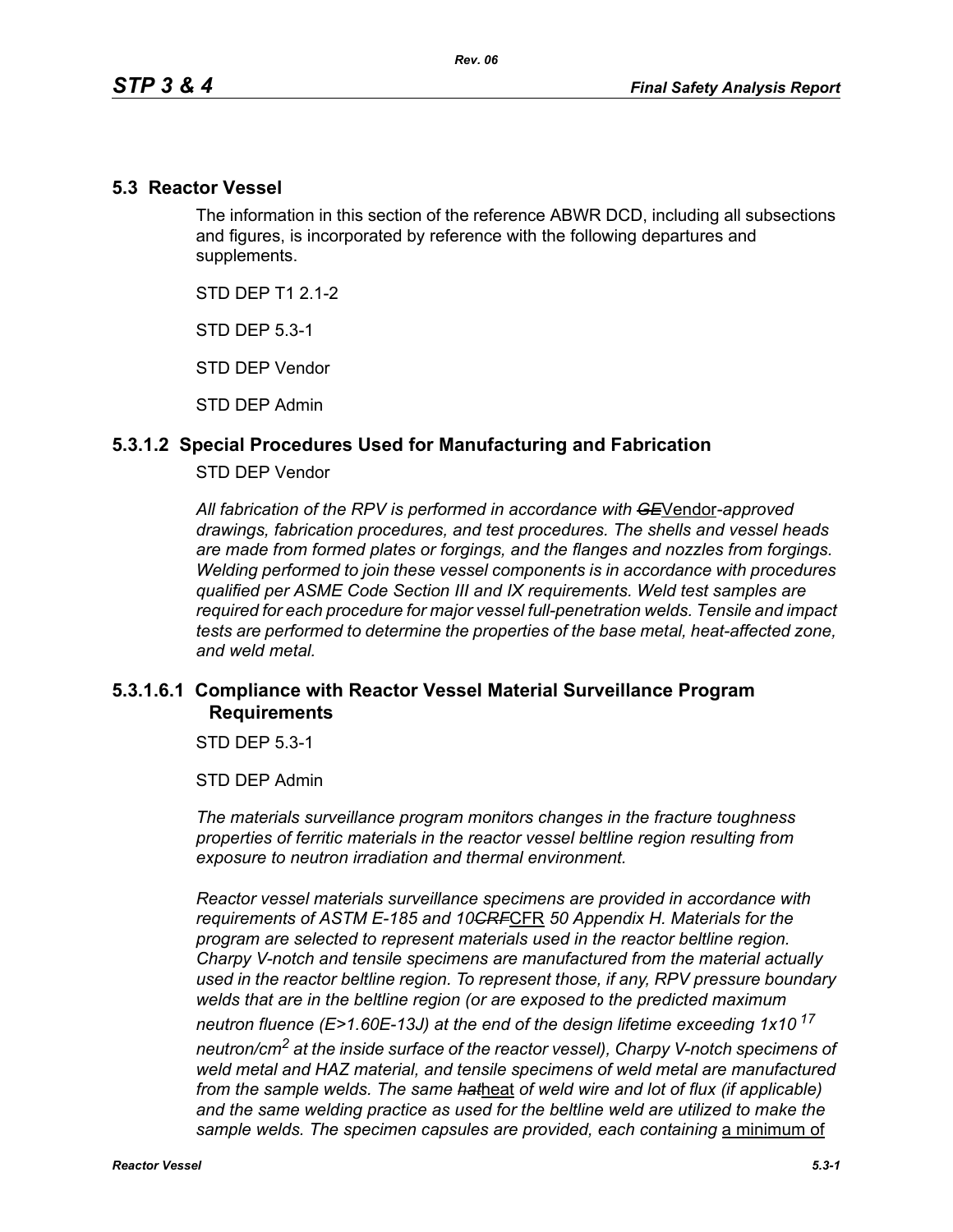12 Charpy V-notch and tensile specimens of the beltline material **along with** *andtemperature monitors. Additionally, if required, the specimens identified to represent the welds requiring surveillance are also loaded in the same numbers. The surveillance specimen holders having brackets welded to the vessel cladding in the core beltline region are provided to hold the specimen capsules and a neutron dosimeter. Since reactor vessel specifications require that all low-alloy steel pressure vessel boundary materials be produced to fine-grain practice, the bracket welding does not pose a concern of underclad cracking. A set of out-of-reactor baseline Charpy V-notch specimens, tensile specimens, and archive material are provided with the surveillance test specimens. The neutron dosimeter and temperature monitors will be located as required by ASTM E-185.*

*Four surveillance capsules are provided. The predicted end of the adjusted reference nil ductility temperature of the reactor vessel steel is less than 38°C.*

*The following proposed withdrawal schedule is extrapolated from ASTM E-185.*

- *First Capsule: After 6 effective full-power years.*
- *Second Capsule: After 20 effective full-power years.*
- *Third Capsule: With an exposure not to exceed the peak EOL fluence.*
- *Fourth Capsule: Schedule determined based on results of first two capsules per ASTM E-185, Paragraph 7.6.2 (see Section 5.3.4.2 for additional capsule requirements). Fracture toughness testing of irradiated capsule specimens will be in accordance with requirements of ASTM E-185 as called out for by 10CFR50 Appendix H.*

## **5.3.1.6.4 Position of Surveillance Capsules and Methods of Attachment Appendix H.II B (2)**

STD DEP 5.3-1

*The surveillance specimen holders, described in Subsections 5.3.1.6.1 and 3.9.5.1.2.10, are located at different azimuths at common elevation in the core beltline region. The locations are selected to produce lead factor of approximately 1.2* greater than 1 and less than or equal *to 1.5 for the inserted specimen capsules. A positive spring-loaded locking device is provided to retain the capsules in position throughout any anticipated event during the lifetime of the vessel. The capsules can be removed from and reinserted into the surveillance specimen holders. See Subsection 5.3.4.2 for COL license information requirements pertaining to the surveillance material, lead factors, withdrawal schedule and neutron fluence levels.*

*In areas where brackets (such as the surveillance specimen holder brackets) are located, additional nondestructive examinations are performed on the vessel base metal and stainless steel weld-deposited cladding or weld-buildup pads during vessel manufacture. The base metal is ultrasonically examined by straight-beam techniques to a depth at least equal to the thickness of the bracket being joined. The area*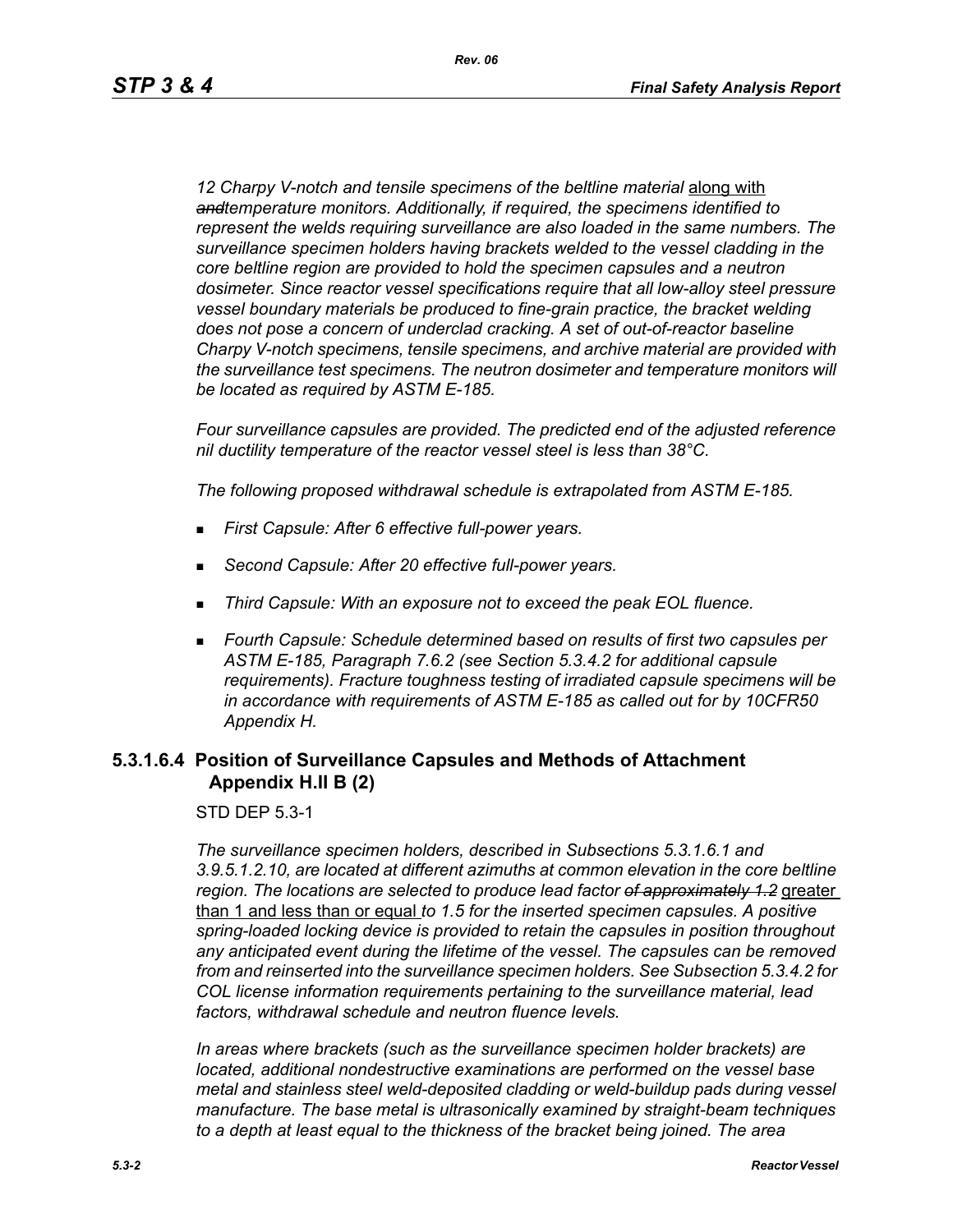*examined is the area of width equal to at least half the thickness of the part joined. The required stainless steel weld-deposited cladding is similarly examined. The full penetration welds are liquid-penetrant examined. Cladding thickness is required to be at least 3.2 mm. These requirements have been successfully applied to a variety of bracket designs which are attached to weld-deposited stainless steel cladding or weld buildups in many operating BWR reactor pressure vessels.*

### **5.3.1.6.5 Time and Number of Dosimetry Measurements**

STD DEP Vendor

*GE provides a* A *separate neutron dosimeter* is provided *so that fluence measurements may be made at the vessel ID during the first fuel cycle to verify the predicted fluence at an early date in plant operation. This measurement is made over this short period to avoid saturation of the dosimeters now available. Once the fluenceto-thermal power output is verified, no further dosimetry is considered necessary because of the linear relationship between fluence and power output. It will be possible, however, to install a new dosimeter, if required, during succeeding fuel cycles.*

# **5.3.3 Reactor Vessel Integrity**

STD DEP Vendor

*The reactor vessel material, equipment, and services associated with the reactor vessels and appurtenances would conform to the requirements of the subject purchase documents. Measures to ensure conformance included provisions for source evaluation and selection, objective evidence of quality furnished, inspection at the vendor source and examination of the completed reactor vessels.*

Toshiba *GE provides inspection surveillance of the reactor vessel fabricator in-process manufacturing, fabrication, and testing operations in accordance with the GE*their *quality assurance program and approved inspection procedures. The reactor vessel fabricator is responsible for the first level inspection of manufacturing, fabrication, and testing activities, and* Toshiba *GE is responsible for the first level of audit and surveillance inspection.*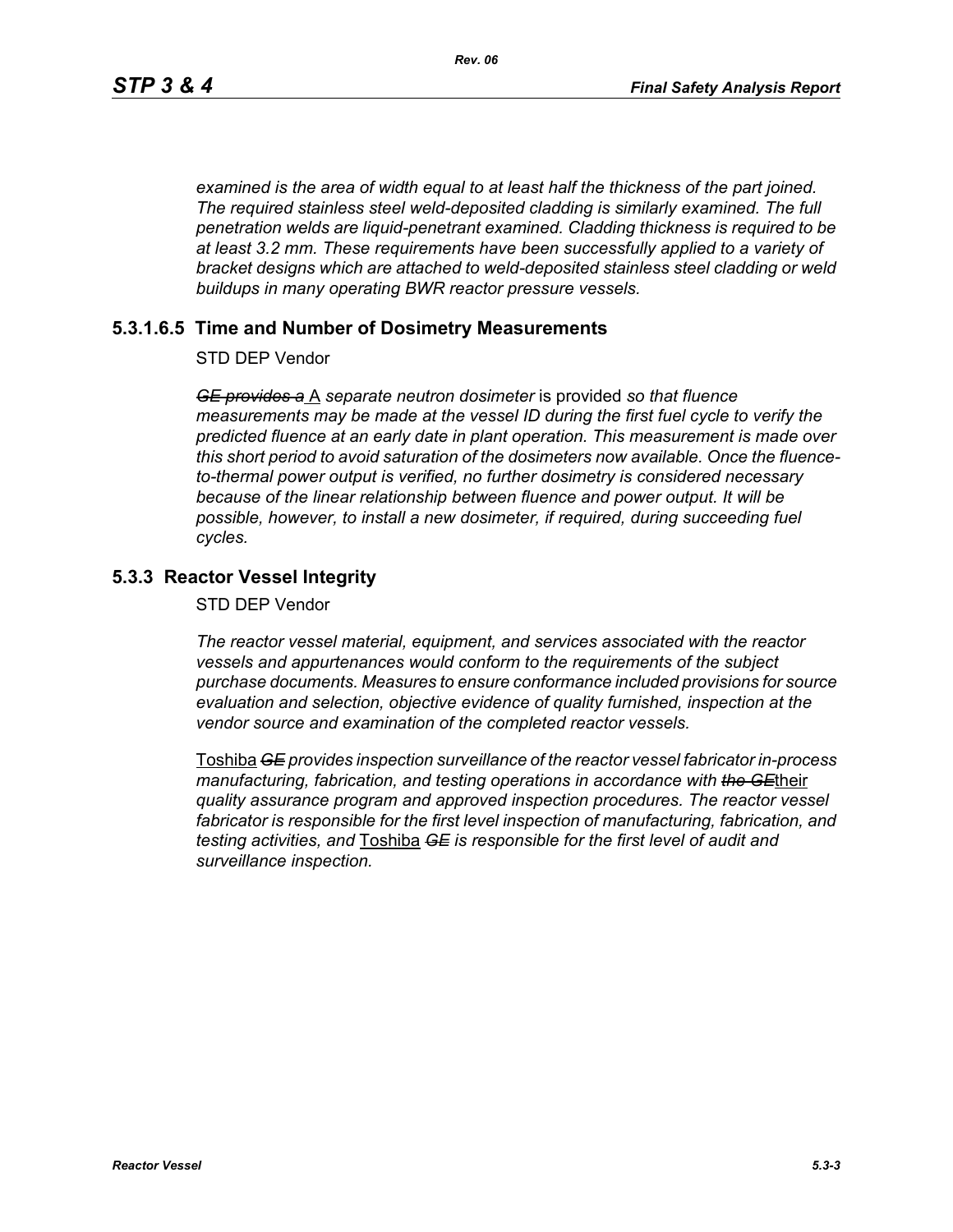# **5.3.3.1.1.1 Reactor Vessel**

STD DEP T1 2.1-2

*The cylindrical shell and top and bottom heads of the reactor vessel are fabricated of low-alloy steel, the interior of which is clad with stainless steel weld overlay except for the top head,* and *all nozzles but the steam outlet nozzles and the reactor internal pump casings. The bottom head is clad with Ni-Cr-Fe alloy. The reactor internal pump penetrations are clad with Ni-Cr-Fe alloy, or alternatively stainless steel.* The reactor internal pump motor casings are clad with stainless steel only in the stretch tube region and around the bottom of the reactor internal pump motor casings where they interface with the motor cover closures.

### **5.3.3.3 Fabrication Methods**

STD DEP Vendor

STD DEP Admin

*The reactor pressure vessel is a vertical cylindrical pressure vessel of welded construction fabricated in accordance with ASME Code Section III, Class 1, requirements. All fabrication of the reactor pressure vessel was*is *performed in accordance with GE*Vendor*-approved drawings, fabrication procedures, and test procedures. The shell and vessel head were*are *made from formed low-alloy steel plates or forgings and the flanges and nozzles from low-alloy steel forgings. Welding performed to join these vessel components was*is *in accordance with procedures qualified to ASME Section III and IX requirements. Weld test samples were*are *required for each procedure for major-vessel full-penetration welds.*

### **5.3.4 COL License Information**

## **5.3.4.1 Fracture Toughness Data**

The following site-specific supplement addresses COL License Information Item 5.4.

Fracture toughness data based on the limiting reactor vessel actual materials will be provided in an amendment to the FSAR in accordance with 10 CFR 50.71(e) that occurs one year after the on-site acceptance of the reactor vessel. The data will be based on test results from the actual materials used in the RPV. (COM 5.3-1)

The evaluation methods will be in accordance with Appendix G of the ASME Boiler and Pressure Vessel Code, Section III, Division 1, 1989 Edition, excluding addenda, 10 CFR 50 Appendices G and H, and Regulatory Guide 1.99 Rev. 2.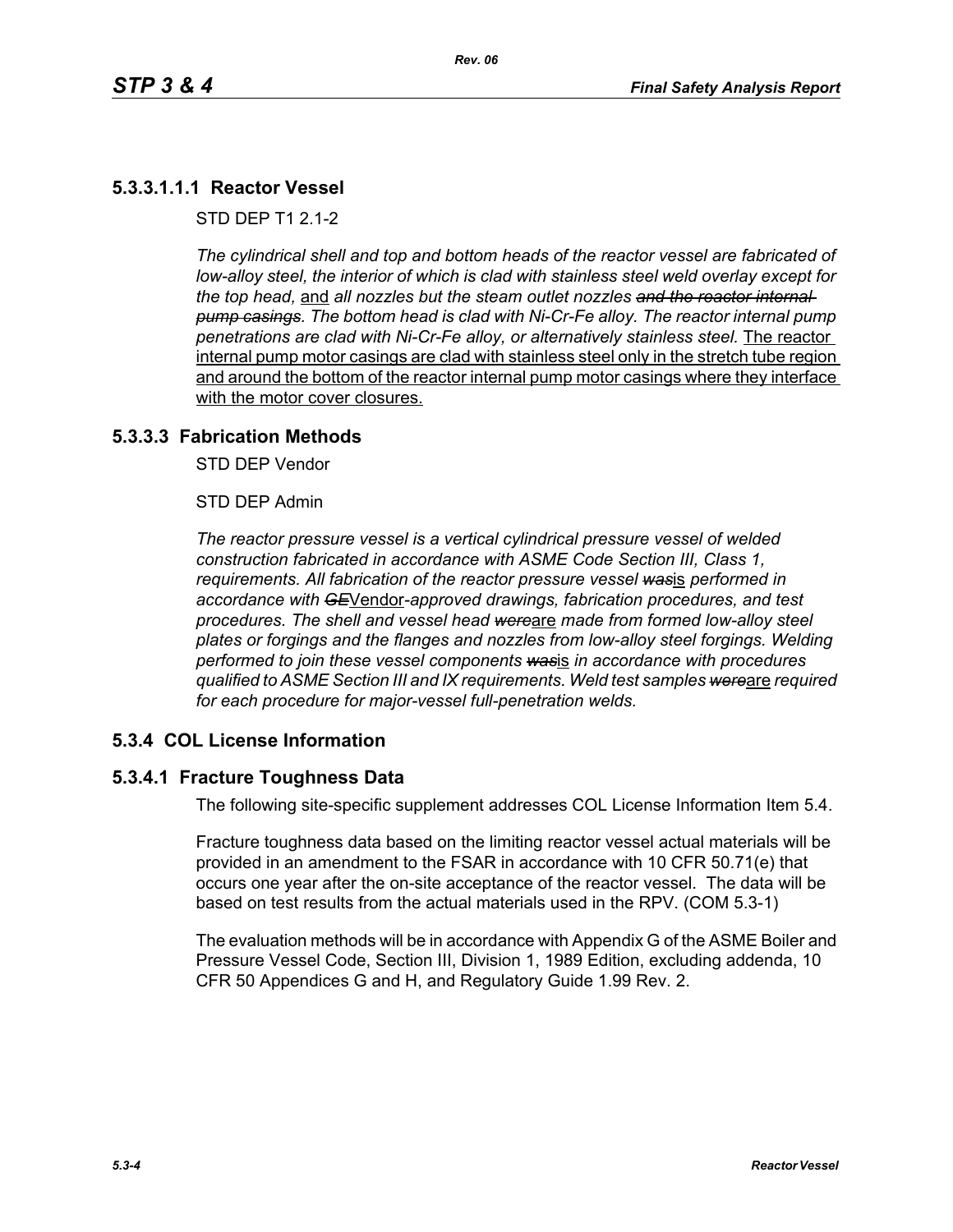# **5.3.4.2 Materials and Surveillance Capsule**

The following site-specific supplement addresses COL License Information Item 5.5.

The site-specific information of the materials and surveillance program for STP 3 & 4 is as follows:

(1) Specific materials in each surveillance capsule

The surveillance specimens are fabricated from extra portions of vessel forging material from the core regions. The vessel material is low alloy steel, ASME SA-508 Class 3. Surveillance specimens are fabricated by sectioning a weldment made from the extra forging material. Surveillance specimens are taken from the base metal, weld metal and the heat affected zone of the weldment.

(2) Capsule lead factor

The lead factor of each capsule is approximately 1.1.

(3) Withdrawal schedule for each surveillance capsule

The capsule withdrawal schedule is in accordance with ABWR DCD Tier 2 Section 5.3.1.6.1.

(4) Neutron fluence to be received by each capsule at the time of its withdrawal

The neutron fluence to be received by each capsule is as follows:

- (a) First capsule:  $5.2 \times 10^{16}$  n/cm<sup>2</sup>
- (b) Second capsule:  $1.7 \times 10^{17}$  n/cm<sup>2</sup>
- (c) Third capsule: not to exceed  $5.0 \times 10^{17}$  n/cm<sup>2</sup>
- (d) Fourth Capsule: will be based on the results of the first two capsules
- (5) Vessel end-of life peak neutron fluence

The vessel end-of-life neutron fluence is approximately  $5.0 \times 10^{17}$  n/cm<sup>2</sup>.

The materials and surveillance capsule program for STP 3 & 4 are in accordance with Reference 5.3-3.

The Final Safety Analysis Report will be updated prior to receipt of fuel on site to identify the specific materials in each surveillance capsule and provide a plant-specific replacement for the Pressure-Temperature limits. The data will be based on test results from the actual materials used in the RPV. (COM 5.3-2)

# **5.3.4.3 Plant-Specific Pressure-Temperature Information**

The following site-specific supplement addresses COL License Information Item 5.6.